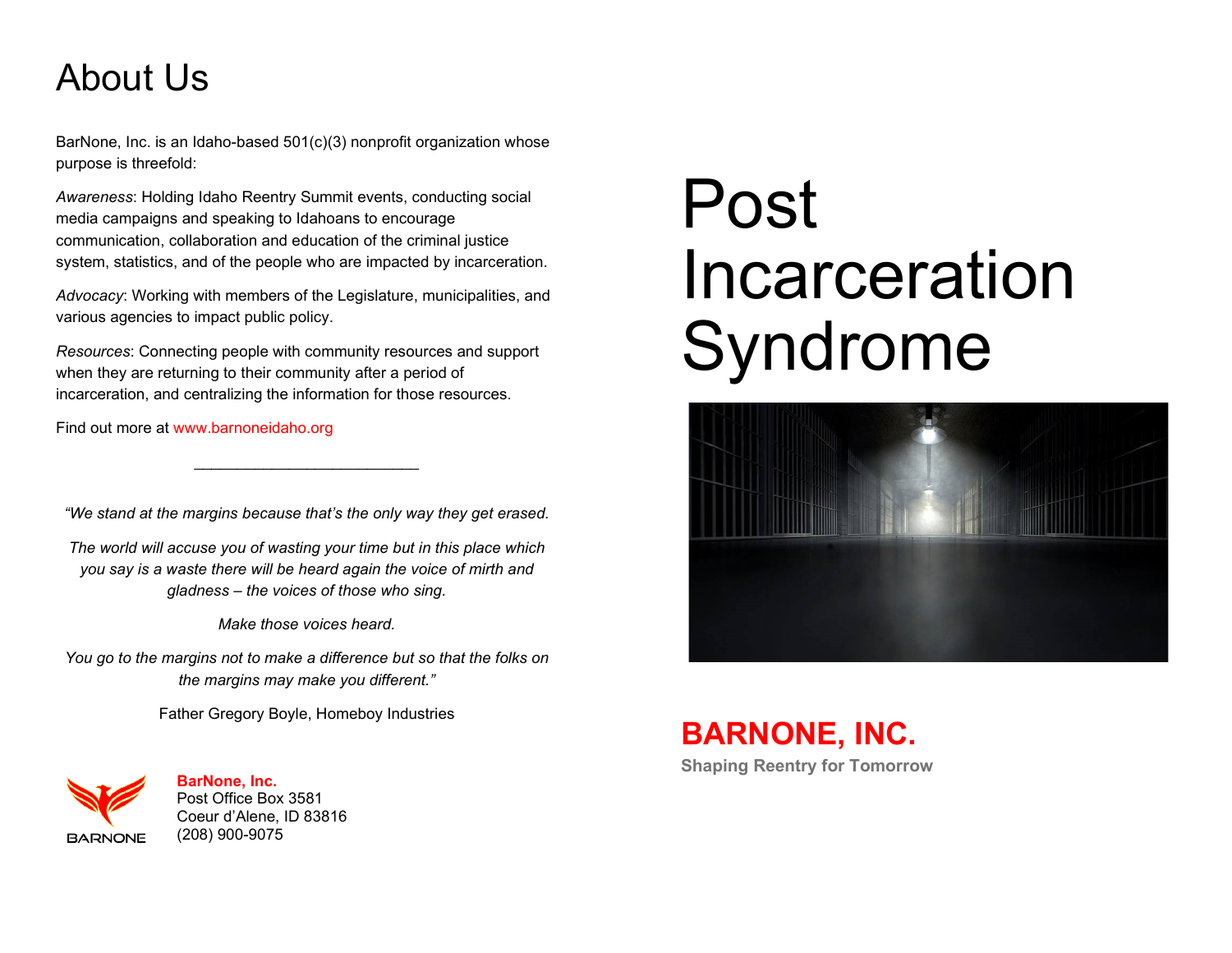### Table of Contents

| Post Incarceration Syndrome (PICS) - Operational Definition 1 |  |
|---------------------------------------------------------------|--|
| Symptoms of the Post Incarceration Syndrome (PICS)            |  |
|                                                               |  |
|                                                               |  |
|                                                               |  |
|                                                               |  |
|                                                               |  |
|                                                               |  |
|                                                               |  |
|                                                               |  |

### **Conclusion**

About 650,000 men and woman are released from incarceration each year with some form of PTSD. The U.S. represents 4.4 percent of the world's population yet houses around 22 percent of the world's prisoners, according to U.S. Bureau of Justice statistics. The recidivism rate in Idaho is about 35%, and the rate for offenders who were imprisoned for parole violations average about 3% higher. Idaho has one of the lowest crime rates in the country but one of the highest incarceration rates. A large portion of those who are incarcerated are repeat offenders. Idaho spends over \$100 million each year to house probation and parole violators.

While there are several efforts being advocated for by organizations like BarNone and the Idaho Department of Correction to reduce the number of people incarcerated each year in Idaho, it is the correctional staff themselves who have the most influence on the prevalence of PICS inside the prisons. Seeking out new ways to interact with those who are incarcerated, deescalating situations that occur, and humanizing prisoners all have a positive impact. These steps can be as simple as changing the language we use. Instead of prisoner we can use the term "resident." Instead of calling residents by their last names, we can utilize their first names and allow them to call staff by their first names. We can also work to understand that negative and antisocial behaviors are the manifestation of something else, and work to resolve that root cause rather than get frustrated by the symptom.

Through increased efforts by front-line staff, correctional officers themselves, we can reduce the harm that incarceration causes Idaho's citizens by treating residents with dignity and respect, encouraging them to treat staff with dignity and respect, rewarding appropriate behavior while utilizing inappropriate behavior as a learning opportunity, and always working to maintain the dignity of residents in Idaho's prisons. These actions pay dividends for residents and staff, and help to increase success for residents after they are released. Doing so reduces recidivism, which also reduces criminal justice spending, taxes, and crime rates.

\_\_\_\_\_\_\_\_\_\_\_\_\_\_\_\_\_\_\_\_\_\_\_\_\_\_

*<sup>&</sup>quot;No one who worked in "Corrections" appeared to give any thought to the purpose of our being there, any more than a warehouse clerk would consider the meaning of a can of tomatoes, or try to help those tomatoes understand what the hell they were doing on the shelf."*

Piper Kerman, author of "Orange is the New Black"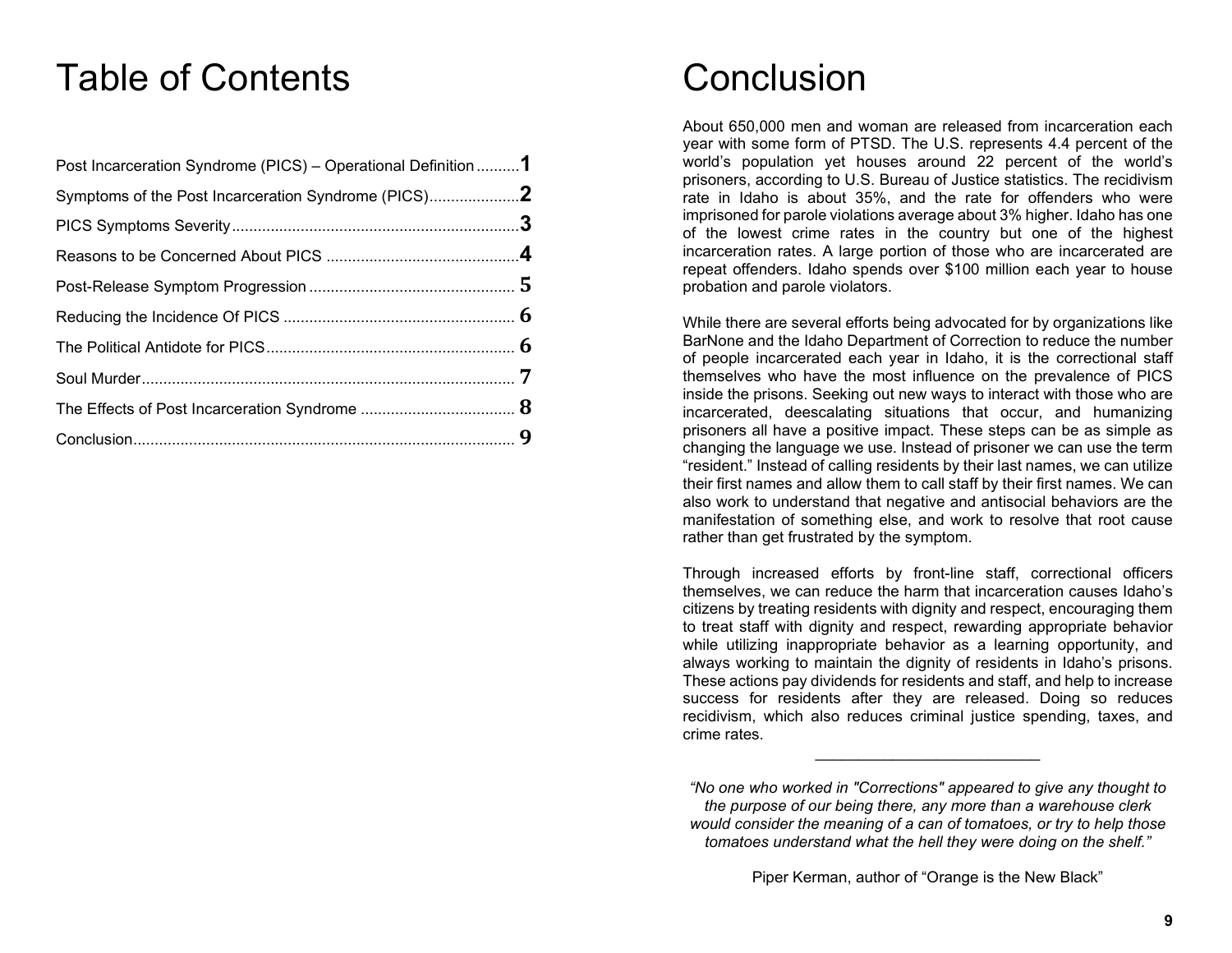plastic trays was insane. All the people around her, the fast movements it became overwhelming. She kept scanning the room for trouble, all the while processing the fact that she was not going back to segregation after this, she wasn't even going back to the penitentiary. This was her first "normal" life experience.

While absorbing the whole life change around her, Stephanie is also seeing a smartphone for the first time. She saw Facebook, YouTube, and texting for the first time, and truly saw how far life had gone ahead while she was buried deep inside the prison system.

### The Effects of Post Incarceration Syndrome

Life inside the penitentiary is extremely hard. The violence and deprivation warp your whole view about having any hope in humanity. You see the total disregard for basic human life firsthand. The years spent literally staring at walls teach you to detach yourself from all the horrors, and you shut out "life on the street" as a survival mechanism. You dream of walking with your shoes off on the beach and listening to the ocean. You envision a meal that doesn't include someone getting beaten up while consuming whatever disgusting food is given that day. But no matter how difficult and degrading the years were that Stephanie spent just trying to survive multiple warzones, the after-effects are the most lasting.

Post-Incarceration Syndrome (PICS) is a mental condition that affects people who have recently been released from prison, and the longer someone is incarcerated, the worse it becomes. Institutionalized personality traits, social sensory deprivation syndrome, and reactive substance use disorders are just a few of the main symptoms of what a returning convict will suffer. Just riding a bus or subway can cause panic. Flashbacks of being herded across the state or even the country in chains then released into a new warzone with basically nothing race through your mind. The simple act of walking into a grocery store or shopping mall can be so overwhelming you immediately need to leave.

Stephanie struggles greatly with the demons and horrors she experienced while incarcerated. She would drink before going out in public to numb the hypervigilance that never left her. The fear of going back is crippling. Simple things like having a smartphone, contact with a convicted felon (which is basically everyone you know at this point in your life) on Facebook, or not making it on time for work can end your healing journey before it even begins.

### Post Incarceration Syndrome (PICS)

Post Incarceration Syndrome (PICS) is a set of symptoms that are present in many currently incarcerated and recently released prisoners that are caused by being subjected to prolonged incarceration in environments of punishment with few opportunities for education, job training, or rehabilitation. The symptoms are most severe in prisoners subjected to prolonged solitary confinement and severe institutional abuse. The severity of symptoms is related to the level of coping skills before incarceration, the length of incarceration, the restrictiveness of the incarceration environment, the number and severity of institutional episodes of abuse, the number, and duration of episodes of solitary confinement, and the degree of involvement in educational, vocational, and rehabilitation programs.

The Post Incarceration Syndrome (PICS) is a mixed mental disorder with four clusters of symptoms:

(1) Institutionalized Personality Traits resulting from the common deprivations of incarceration, a chronic state of learned helplessness in the face of prison authorities, and antisocial defenses in dealing with a predatory inmate milieu,

(2) Post Traumatic Stress Disorder (PTSD) from both pre-incarceration trauma and trauma experienced within the institution,

(3) Antisocial Personality Traits (ASPT) developed as a coping response to institutional abuse and a predatory prisoner milieu, and

(4) Social-Sensory Deprivation Syndrome caused by prolonged exposure to solitary confinement that radically restricts social contact and sensory stimulation.

(5) Substance Use Disorders caused by the use of alcohol and other drugs to manage or escape the PICS symptoms.

PICS often coexists with substance use disorders and a variety of affective and personality disorders.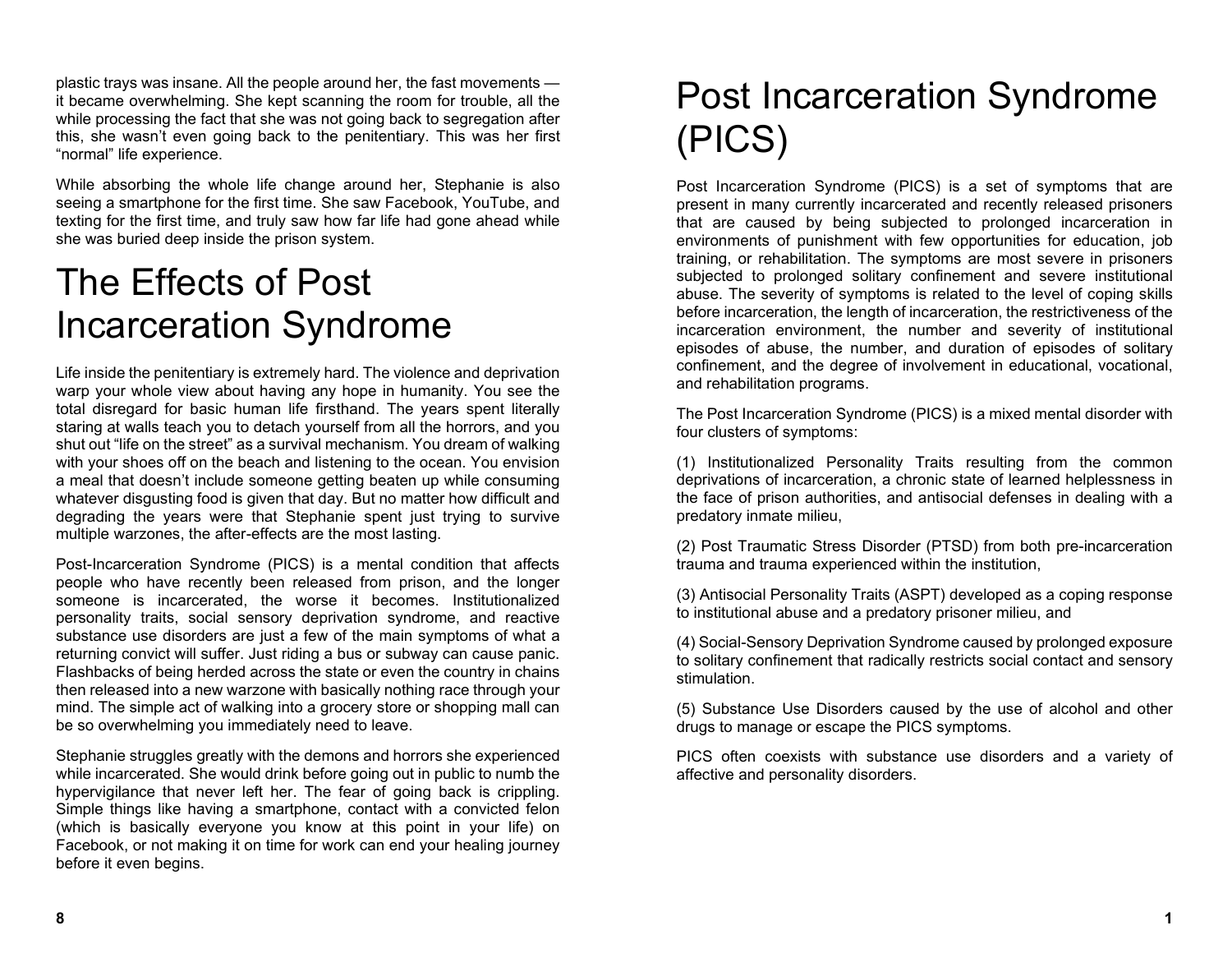# Symptoms of the Post Incarceration Syndrome (PICS)

Below is a more detailed description of four clusters of symptoms of Post Incarceration Syndrome (PICS):

#### 1. Institutionalized Personality Traits

Institutionalized Personality Traits are caused by living in an oppressive environment that demands passive compliance to the demands of authority figures, passive acceptance of severely restricted acts of daily living, the repression of personal lifestyle preferences, the elimination of critical thinking and individual decision making, and internalized acceptance of severe restrictions on the honest self-expression thoughts and feelings.

2. Post-Traumatic Stress Disorder (PTSD)

Post-Traumatic Stress Disorder (PTSD) is caused by both traumatic experiences before incarceration and institutional abuse during incarceration that includes the six clusters of symptoms: (1) intrusive memories and flashbacks to episodes of severe institutional abuse; (2) intense psychological distress and physiological reactivity when exposed to cues triggering memories of the institutional abuse; (3) episodes of dissociation, emotional numbing, and restricted affect; (4) chronic problems with mental functioning that include irritability, outbursts of anger, difficulty concentrating, sleep disturbances, and an exaggerated startle response. (5) persistent avoidance of anything that would trigger memories of the traumatic events; (6) hypervigilance, generalized paranoia, and reduced capacity to trust caused by a constant fear of abuse from both correctional staff and other inmates that can be generalized to others after release.,

3. Antisocial Personality Traits

Antisocial Personality Traits are developed both from preexisting symptoms and symptoms developed during incarceration as an institutional coping skill and psychological defense mechanism. The primary antisocial personality traits involve the tendency to challenge authority, break rules, and victimize others.

(4) Eliminate required long mandated minimum sentences;

(5) Institute universal prerelease programs for all offenders to prepare them to transition into community-based addiction and mental health programs;

(6) Assuring that all released prisoners have access to publicly funded programs for addiction and mental health treatment upon release.

### Soul Murder

*Soul murder* is a term that Dr. James Gilligan, professor of psychology and law at NYU, uses to describe long-term incarceration. This "destroying of someone's personality, the sense of their own aliveness," is a condition most of the 2.3 million people in prison will bring with them after their release as they attempt to reintegrate back into some semblance of a normal life.

But what all the previously incarcerated will find out is exactly how hard it will be to get those few hours towards your healing journey.

"The day I got out of the penitentiary was like a dream," Micah said. "My family picked me up outside the prison in St. Anthony and I had three days to get back to Boise for my parole. That was the best three days of my life after ten years in that hell hole."

Unlike Micah, the day Stephanie was released was more like a nightmare. The moment she was picked up at the prison. She was greeted with the best and worst sight she could possibly see: her family.

Stephanie was in sheer horror as they introduced themselves to the correctional officer in visiting.

She gave her family hugs and bummed a cigarette from her brother. Leaning back against the hood of her mother's car, she lit up the most bittersweet cigarette of her life. She'd quit smoking for years on the inside but needed something to simmer down the level of stress she felt at that exact moment. It was the first time she realized the obstacles that came with readjusting to civilization.

They went to the local IHOP where Stephanie sat down at a normal table for the first time in years. Just looking at the menu and knowing she could order anything was completely mind-bending. The feeling of having a real plate, real cup, real silverware after years of sporks and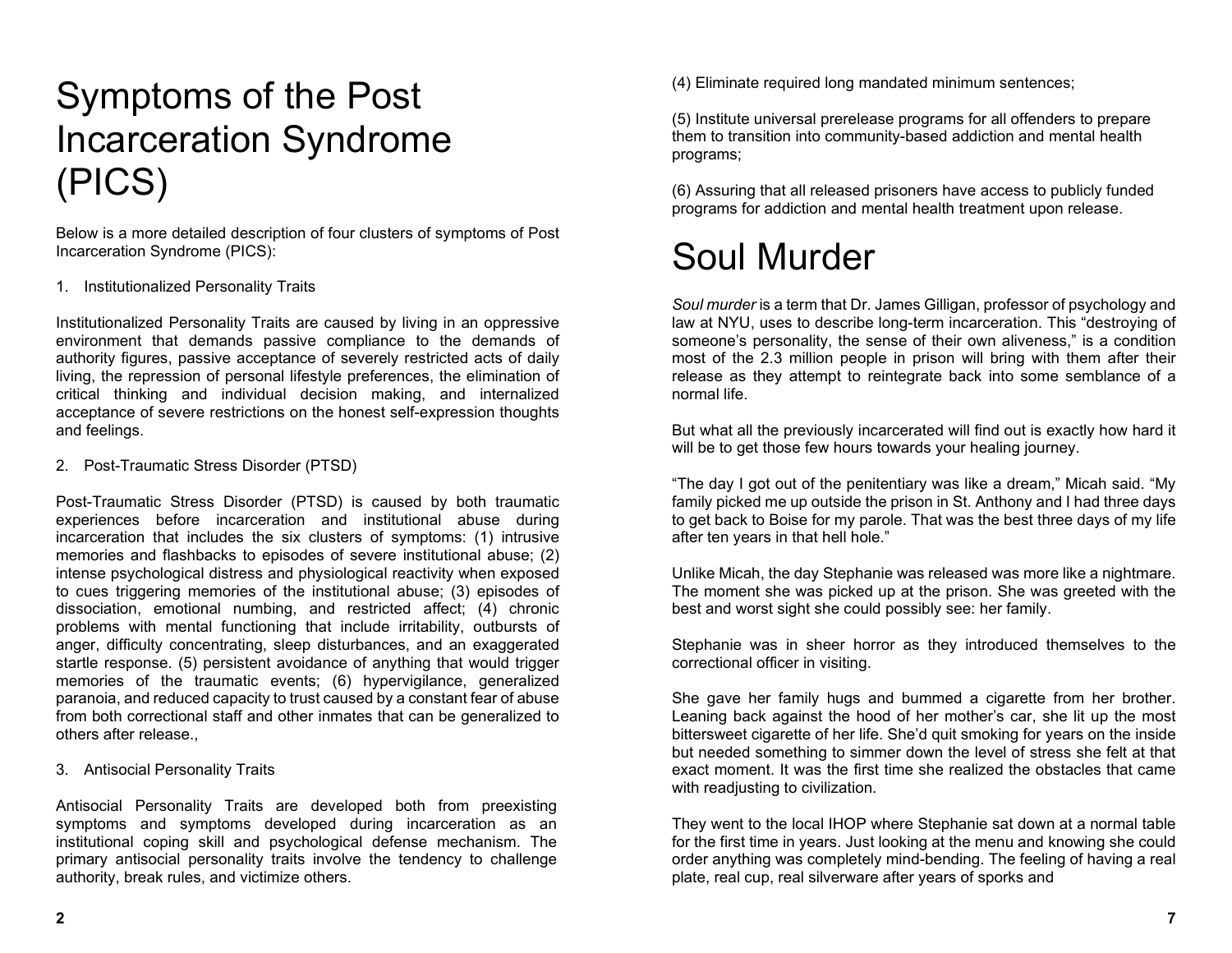Stage 6 is marked by the intensification of flashbacks, nightmares, sleep impairments, and impulse control problems caused by self-imposed isolation. This leads to acting out behaviors, aggression, violence, and crime, which in turn sets the stages for arrest and incarceration.

Currently, 60% of prisoners have been in prison before and there is growing evidence that the Post Incarceration Syndrome (PICS) is a contributing factor to this high rate of recidivism.

# Reducing the Incidence of PICS

Since PICS is created by criminal justice system policy and programming in our well-intentioned but misguided attempt to stop crime, the epidemic can be prevented and public safety protected by changing the public policies that call for incarcerating more people, for longer periods of time, for less severe offenses, in more punitive environments that emphasize the use of solitary confinement, that eliminate or severely restrict prisoner access to educational, vocational, and rehabilitation programs while incarcerated.

### The Political Antidote for PICS is to Implement Public Policies That:

(1) Fund the training and expansion of community-based addiction and mental health programs staffed by professionals trained to meet the needs of criminal justice system clients diverted into treatment by court programs and released back to the community after incarceration;

(2) Expand the role of drug and mental health courts that promote treatment alternatives to incarceration;

(3) Convert 80% of our federal, state, and county correctional facilities into rehabilitation programs with daily involvement in educational, vocational, and rehabilitation programs;

In patients with PICS, these tendencies are veiled by the passiveaggressive style that is part of the institutionalized personality. Patients with PICS tend to be duplicitous, acting in a compliant and passiveaggressive manner with therapists and other perceived authority figures while being capable of direct threatening and aggressive behavior when alone with peers outside of the perceived control of those in authority. This is a direct result of the internalized coping behavior required to survive in a harshly punitive correctional institution that has two sets of survival rules: passive aggression with the guards, and actively aggressive with predatory inmates.

4. Social-Sensory Deprivation Syndrome:

The Social-Sensory Deprivation Syndrome is caused by the effects of prolonged solitary confinement that imposes both social isolation and sensory deprivation. These symptoms include severe chronic headaches, developmental regression, impaired impulse control, dissociation, inability to concentrate, repressed rage, inability to control primitive drives and instincts, inability to plan beyond the moment, inability to anticipate logical consequences of behavior, out of control obsessive thinking, and borderline personality traits.

5. Reactive Substance Use Disorders

Many inmates who experience PICS suffer from the symptoms of substance use disorders. Many of these inmates were addicted before incarceration, did not receive treatment during their imprisonment, and continued their addiction by securing drugs on the prison black market. Others developed their addiction in prison to cope with the PICS symptoms and the conditions causing them. Others relapse to substance abuse or develop substance use disorders because of using alcohol or other drugs to cope with PICS symptoms upon release from prison.

# PICS Symptoms Severity

The syndrome is most severe in prisoners incarcerated for longer than one year in a punishment-oriented environment, who have experienced multiple episodes of institutional abuse, who have had little or no access to education, vocational training, or rehabilitation, who have been subjected to 30 days or longer in solitary confinement, and who have experienced frequent and severe episodes of trauma because of institutional abuse.

The syndrome is least severe in prisoners incarcerated for shorter periods of time in rehabilitation-oriented programs, who have reasonable access